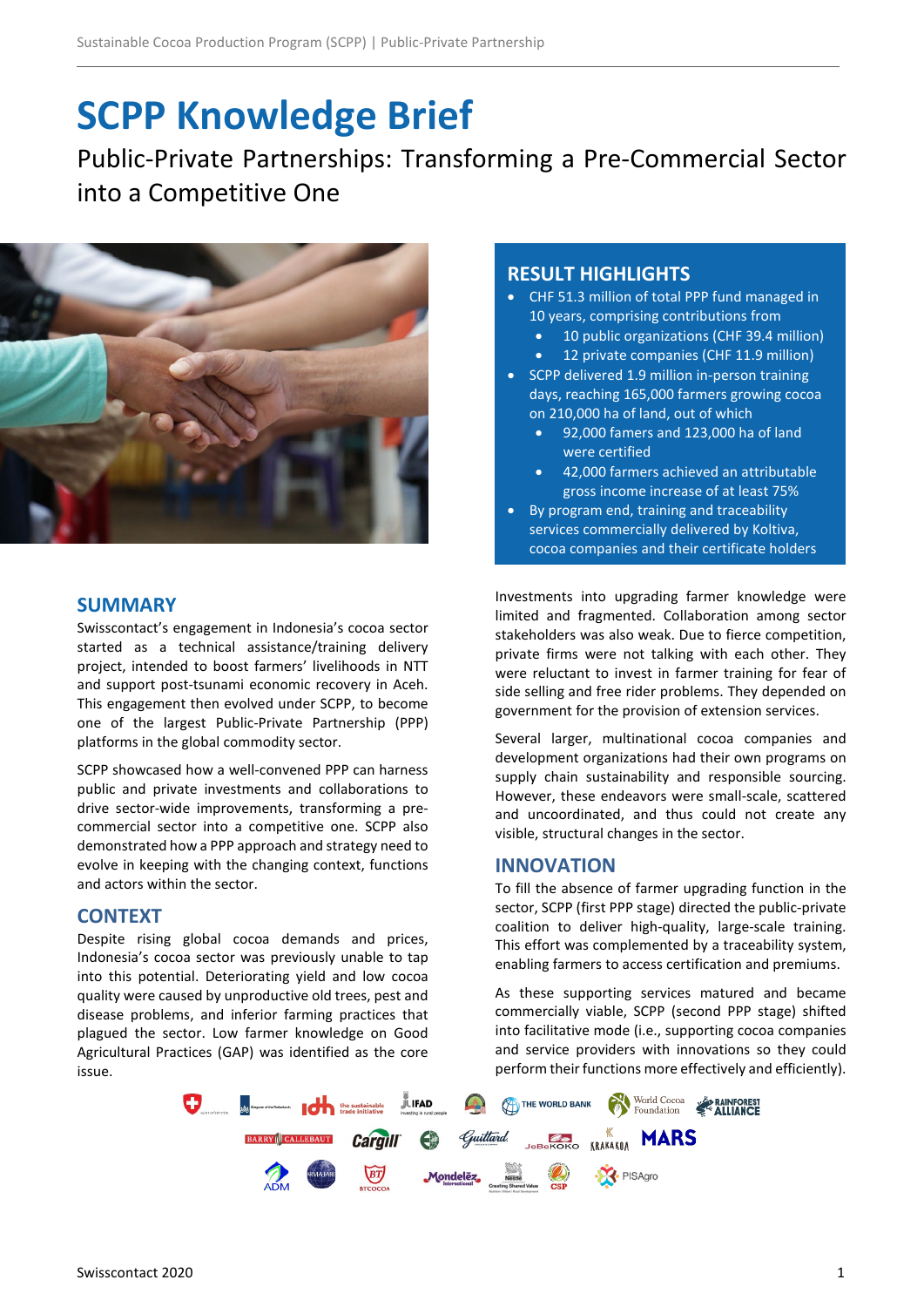

#### **PPP Stage 1 (2012-2018)**

Supported by SECO funding, SCPP engaged additional private and public partners from the outset of the Program, and convinced them of the necessity for wellconcerted efforts and synergized investments to render sector-wide improvements.

For cocoa buyers, the PPP offered access to public cofunding to upgrade their producers with large-scale, high-quality training – something they could not do using their own resources and competences.

For development organizations, the PPP allowed them to leverage cash and in-kind investments from private parties for development purposes. By working directly with cocoa lead firms, they were assured that any beneficial changes brought by the public investments would be sustained and scaled-up, promising a higher likelihood of sustainability.

SCPP were best placed to lead the coalition and convene diverse – and sometimes competing – parties, because it possessed key services no other parties had: Proven training models, an operable traceability system, and highly skilled troops on the ground.

Proven results would attract further public and private investments to continue expanding the SCPP model into a PPP-funded service delivery entity in the sector. To this end, SCPP invested in training government extension officers, private sector field staff and lead farmers, so that they could deliver the training to other farmers beyond SCPP's timeframe.

SCPP I<br>
and w<br>
coope<br>
sustail<br>
as an<br>
comm *SCPP had been the largest PPP of its kind in Indonesia, and we are proud to have been part of that. It facilitated cooperation within the cocoa sector, aligned sustainability programs of the private sector and served as an incubator for innovations in cocoa and other commodities, such as CocoaTrace and FarmNetX.*

## **WHY TRAINING & TRACEABILITY?**

SCPP strategy and approach were built on the model, evidence and lessons generated by PEKA (SCPP's predecessor project). Using a large-scale survey with 1,100 samples that compared the productivity and income of cocoa farmers before and after the intervention, PEKA proved that a well-designed and executed training program could improve the average cocoa yield by 124%, raising yield levels from around 300kg to 700kg per ha. This held a key solution to reversing the decline of cocoa and pivoting to make it a competitive commodity.

Traceability<sup>a)</sup> was the gateway to ensuring the credibility and transparency of certification compliance. It provided information down to the farmer and cocoa garden – a level of detail never seen in sustainability certification at that time. It provided the basis data for planning certification quota and real-time tracking of the production, yield and GAP adoption rate among farmers.

Through price premiums, cocoa farmers were enabled to pay for the additional costs of compliance and gain higher net-income. Certificate holders and cocoa companies were resourced to deliver functions in accordance with certification requirements and supported with investment in innovations to improve supply chain performance. These are indeed the prerequisites for the longlasting adoption and internalization of sustainability practices.

a) For further elaboration, see Knowledge Brief on Traceability for Sustainability.

**Donor representative, 2020**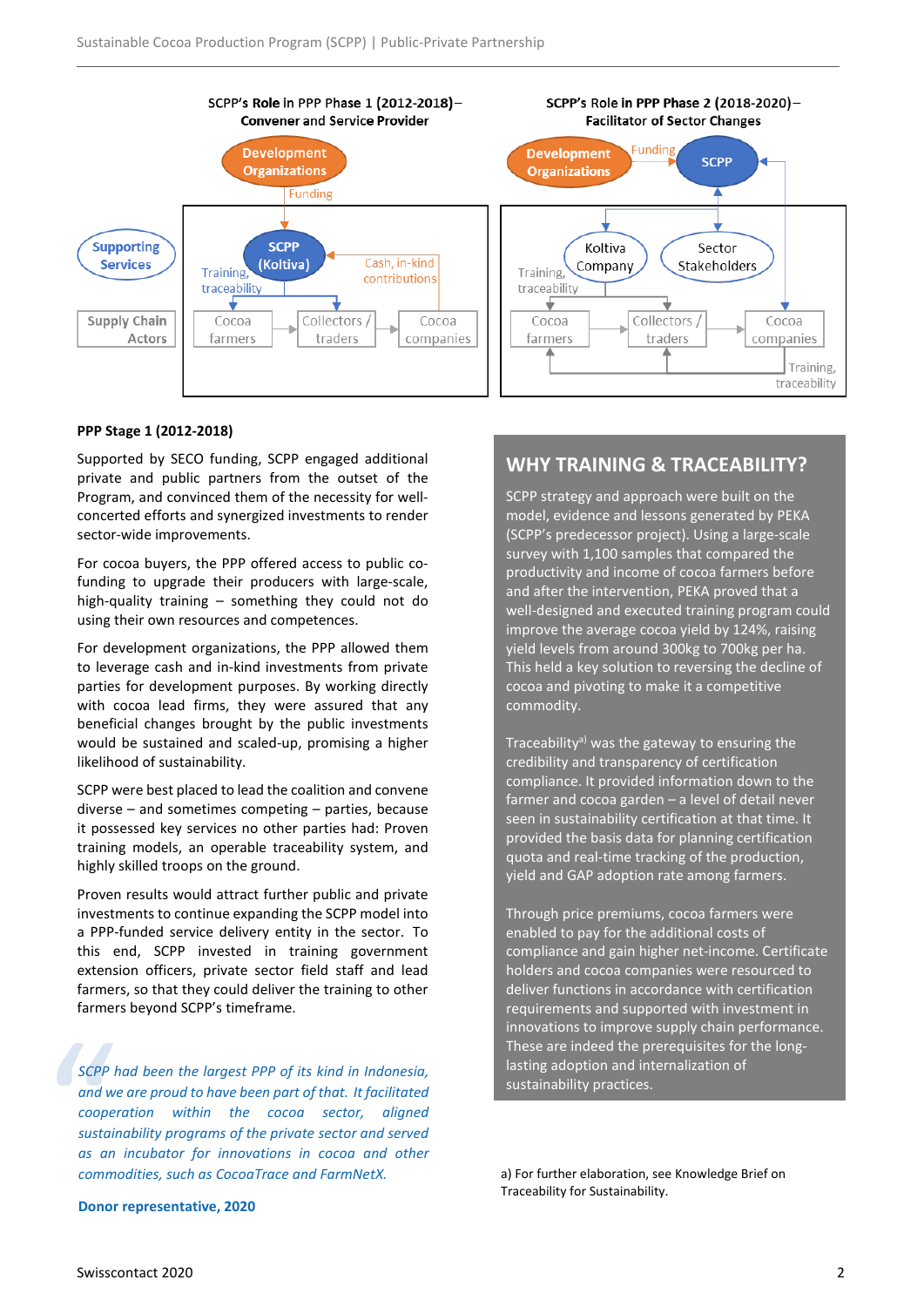The 1<br>has b<br>declin<br>years.<br>down<br>Cocoa *The 10 years of work with SCPP and a lot of key partners has been amazing. We have successfully stabilized the declining crop. It has now been flat for the last 3 to 4 years. That is promising for something that was going downwards for a long time.*

#### **Cocoa manufacturer, 2020**

#### **PPP Stage 2 (2018-2020)**

#### **Changed Overall Sector Context**

Despite tangible successes in the early years, an unanticipated exogenous factor lowered the growth and undercut the competitiveness of the Indonesian cocoa sector: Since 2016/17, bumper harvests in Africa (particularly Cote d'Ivoire) depressed global prices below the 10-year average. Both global and domestic cocoa prices have remained in the lower range ever since.

This dire situation was exacerbated by the competition from increasingly more attractive commodities like palm oil and maize, whose growth were boosted by large government and private investments. As cocoa became less attractive, many farmers ceased investment in cocoa, abandoned their gardens, or left the sector.

As a result, domestic cocoa production shriveled, the number of producers and cultivation areas dropped, GAP adoption rates stagnated, and the dropout rate of certified farmers increased. SCPP studies discovered that the certification premiums, which conform to global price levels, received by farmers were not substantial enough and could not justify their extra efforts and cost of compliance. Unsurprisingly, many farmers opted to sell to non-certified channels offering lower prices and demanding fewer requirements.

On the bright side, sector stakeholders gradually took over the supporting services initially delivered by SCPP:

- Koltiva secured commercial contracts from cocoa companies to deliver CoC (Code of Conduct) training, internal audits and traceability services.
- Some cocoa buyers established their own traceability system and expanded their field team to deliver farmer training.
- Sector platforms like CSP (Cocoa Sustainability Partnership) and PISAgro (Partnership for Indonesia Sustainable Agriculture) stepped up their game in voicing the industry needs and lobbying for government support, (e.g., in promoting cocoaspecific slow-release fertilizer technology).

These changes called for a different program approach.



#### **Adjusted Program Approach**

The exodus from the cocoa sector signified fundamental incentive issues for farmers. This problem could not be resolved through training; only cocoa buyers held a solution, as they had the capability to rectify the imbalances of premiums distribution and reduce the burdens borne by farmers.

Under competitive pressure, industry players realized that blanket coverage farmer upgrading was no longer the appropriate approach. Investments should focus on prospective farmers to produce positive returns.

Instead of providing direct solutions, SCPP switched to a facilitative role (i.e., supporting cocoa companies and Koltiva to perform better in their functions, by helping them develop and test innovative tools and models<sup>b)</sup>):

- **FarmNetX:** Identifying farmers who exhibit high adoption scores and are influential in their network, then building their capacity to disseminate innovations.
- *Transformative Coaching*: Bespoke, participatory coaching approach that emphasizes the role of women in co-managing cocoa as a family business.
- *Polyculture Model*: Income diversification from timber, fruit and seasonal crops and/or livestock, to reduce susceptibility to cocoa price fluctuations.

SCPP ensured these innovations produced net-benefits for cocoa companies, certificate holders and farmers, delivered in a sustainable, commercially feasible model.

b) For further description of innovations, see Knowledge Brief on FarmNetX, Transformative Coaching and Polyculture

The Separtic<br>
partic<br>
innove<br>
both j<br>
ideas *The Social Network Analysis (FarmNetX) has been of particular interest to us. It is an interesting and innovative way to improve the demonstration effect both for traditional programs like GAP, but also new ideas like digital finance.*

**Cocoa Buying Company, 2020**